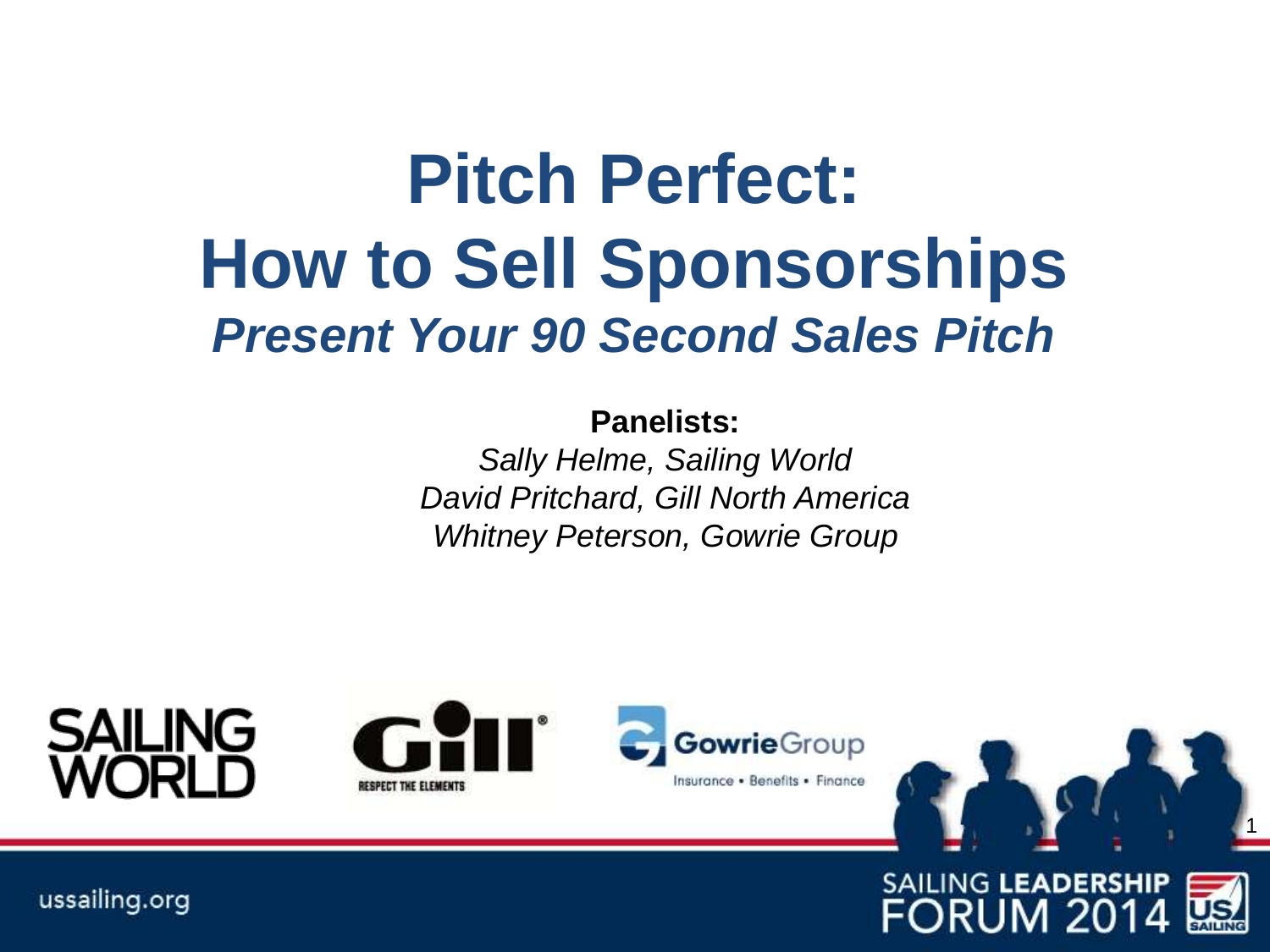### **Pitch Perfect Panelists**

**Sally Helme,** Group Publisher at Bonnier Corp., responsible for *Sailing World*, *Cruising World* and the NOOD Regattas. Has been on both sides of the fence pitching sponsorships and being pitched.

**David Pritchard,** President at Gill North America, active sailor for 50 years. Followed passion for sailing into a retail then wholesale marine career. Past member US Sailing Team. Overseen Gill's value delivery activities in North America and Caribbean markets for 30 years. Worked directly with many promotion events and team platforms to create preference and awareness for the brand. Actively serve on several boards as a market place advisor.

**Whitney Peterson,** VP of Marketing at Gowrie Group**,** is responsible for managing the company's brand image, marketing outreach, and client communications. She has nearly 20 years of marketing and business consulting experience. As a lifelong sailor, 4 time college All-American, and member of the US Olympic 470 Sailing team in the 90's, she has deep racing, marine, and yacht club related expertise.





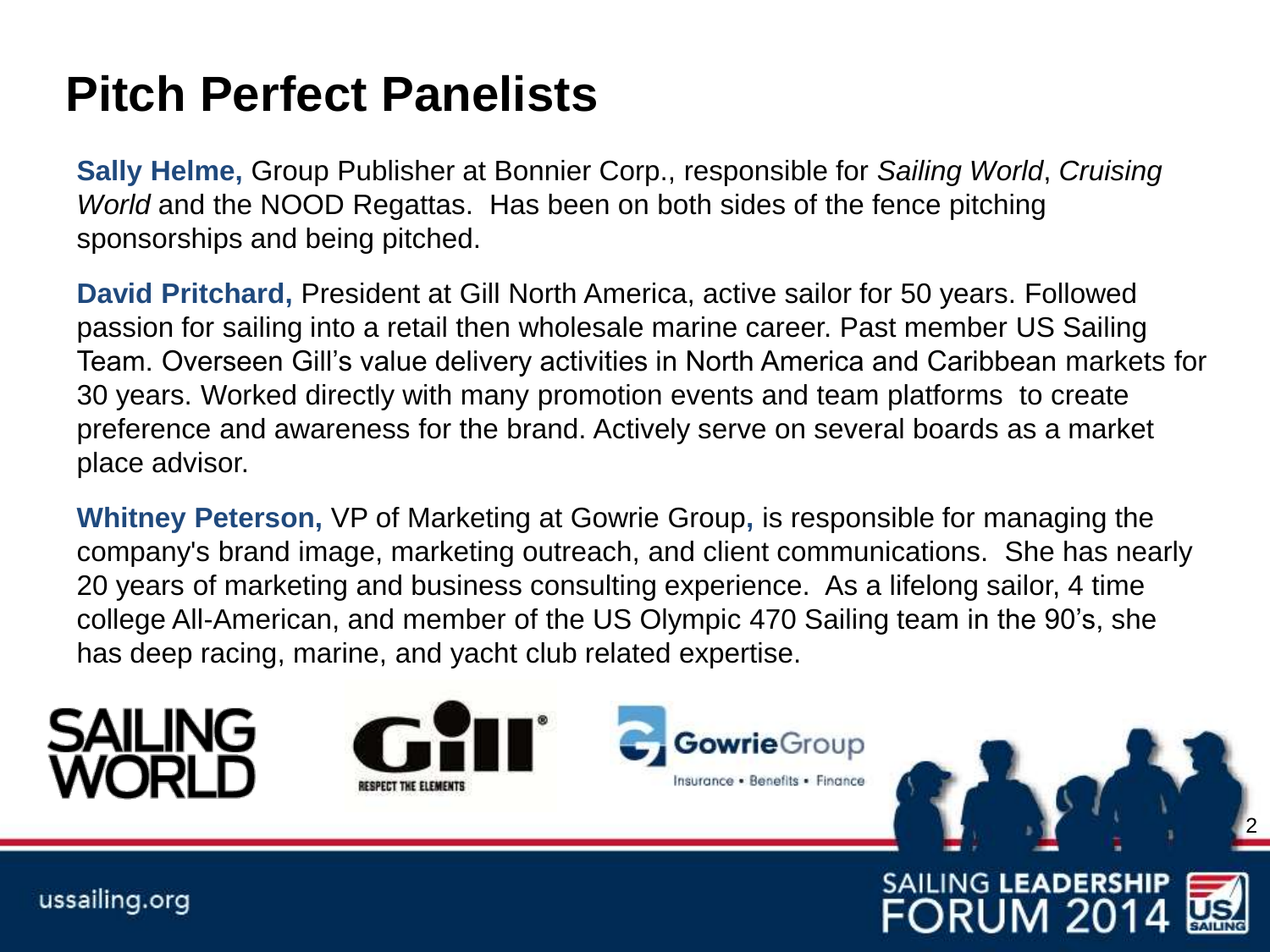### **Pitch Perfect "Rules of the Game"**

- **1. State your Name**
- **2. Tell us who you are Representing** your club, event or class
- **3. Tell us who you are Pitching –** Gill, Sailing World, Gowrie, or any other company or organization
- **4. Present your "90 second pitch"**
- **5. Stop when the whistle blows –** your time is up!

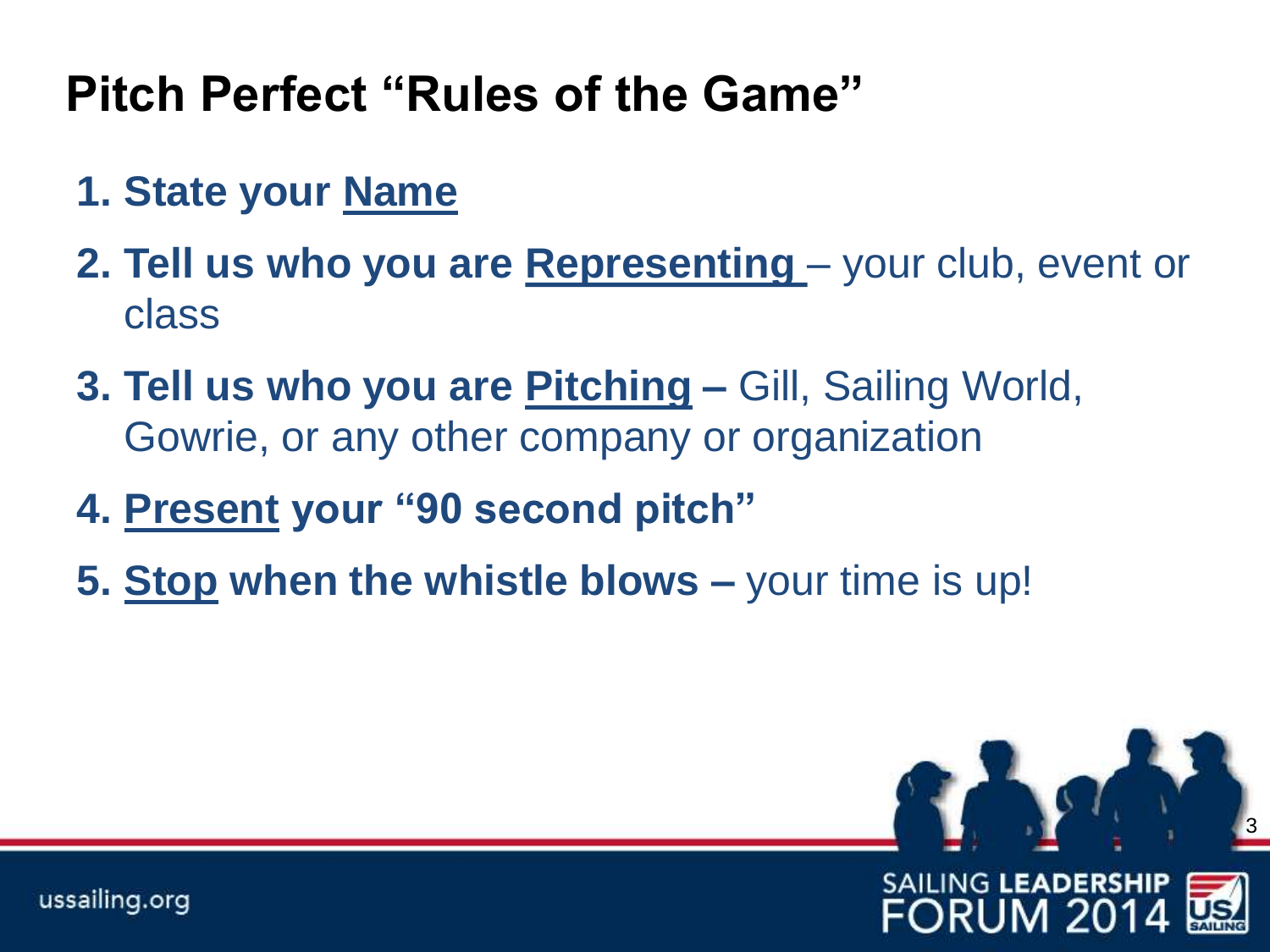### **Sponsorship Sales Tips from Sally**

#### **1. Do Your Homework**

- Research your prospective sponsor
- Find out what their goals are
- Look at other events they sponsor
- Find out what their "hot buttons" are

### **2. Tailor Your Pitch to Each Individual Prospect**

- One size does NOT fit all
- Make sure your "ask" is appropriate to the size of the company
- Tailor your pitch to their hot buttons

#### **3. Don't Use Sailing Jargon**

- Many prospective sponsors don't speak "sailing"
- Use plain language to explain how sailing and your event works

### **4. Be Specific with Your Deliverables – And Deliver!**

- Be very specific with the list of benefits the sponsor will get
- Under promise and over deliver

#### **5. Follow Up Professionally**

- Provide a wrap-up report in a timely manner
- Thank them for their support and then ask about next year!



**FORUM 20**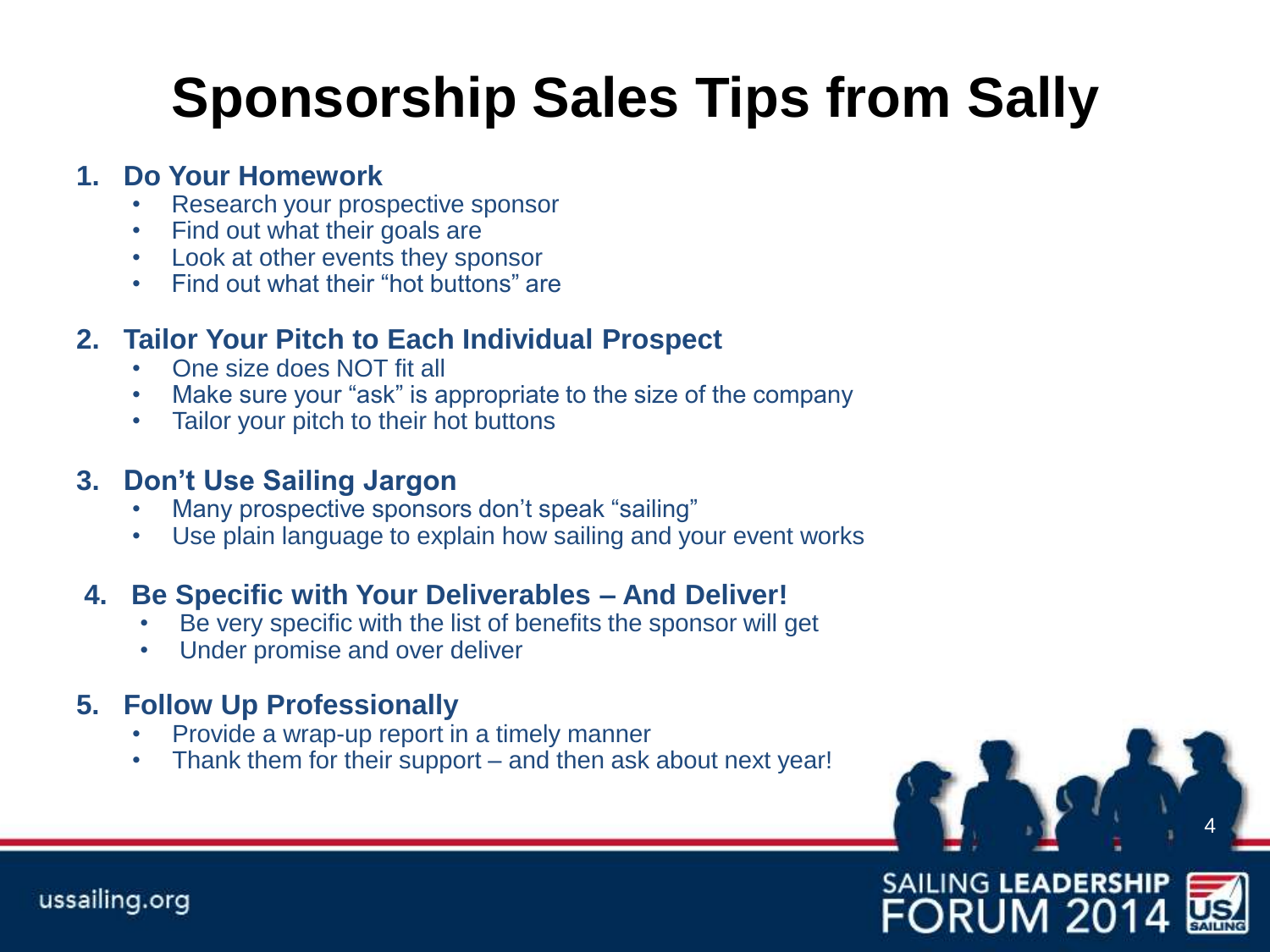### **Sponsorship Request Tips from Whitney**

#### **1. Be clear on what you are asking for.**

- In-Kind vs. Cash sponsorship
- One time vs. annual request

#### **2. Align with the company's passions or a key-person's affinities.**

- CEO loves sailing, a company that supports athletes
- Your own personal connection with the company

#### **3. Be creative and selective.**

- Local vs. National
- Marine vs. Non-Marine
- Offer something different, a logo on your t-shirt is not enough

#### **4. Make it easy to sell, and easy to buy.**

- Package by levels, easy to compare
- Clearly state dates, times, locations, deadlines
- Provide one point of contact for sponsors

#### **5. Be thankful and show respect to the sponsor.**

- Thank the sponsor before, at, and after the event
- Send a thank you report showcasing their brand in action

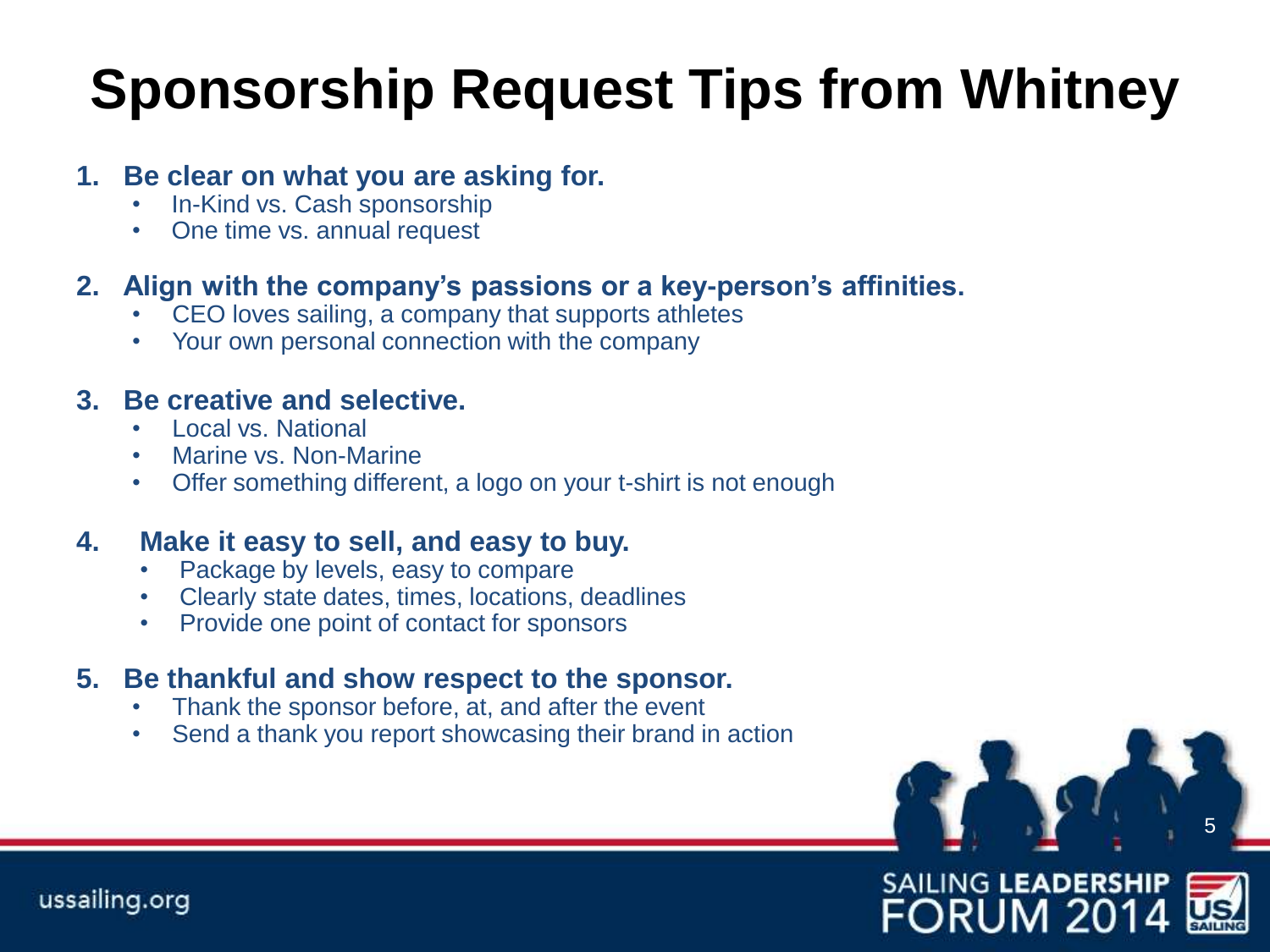### Selling the Vision to a Sponsor Tips from David

- **1. Know your audience** Research and investigate. Do your home work - Ask lots of question before hand.
- **2. What are you really asking for? What are you really offering ?**
- 3. **Present in a story-** Be enthusiastic and demonstrate passion.
- 4**. KISS**  Keep it simple --90 seconds simple . Clear and concise.
- 5. **Talk up the team** Infrastructure to support what your offering.
- 6. **Act naturally** and do not over state what your offering
- 7. **Have a back up**. Hand outs to leave ? Follow up.

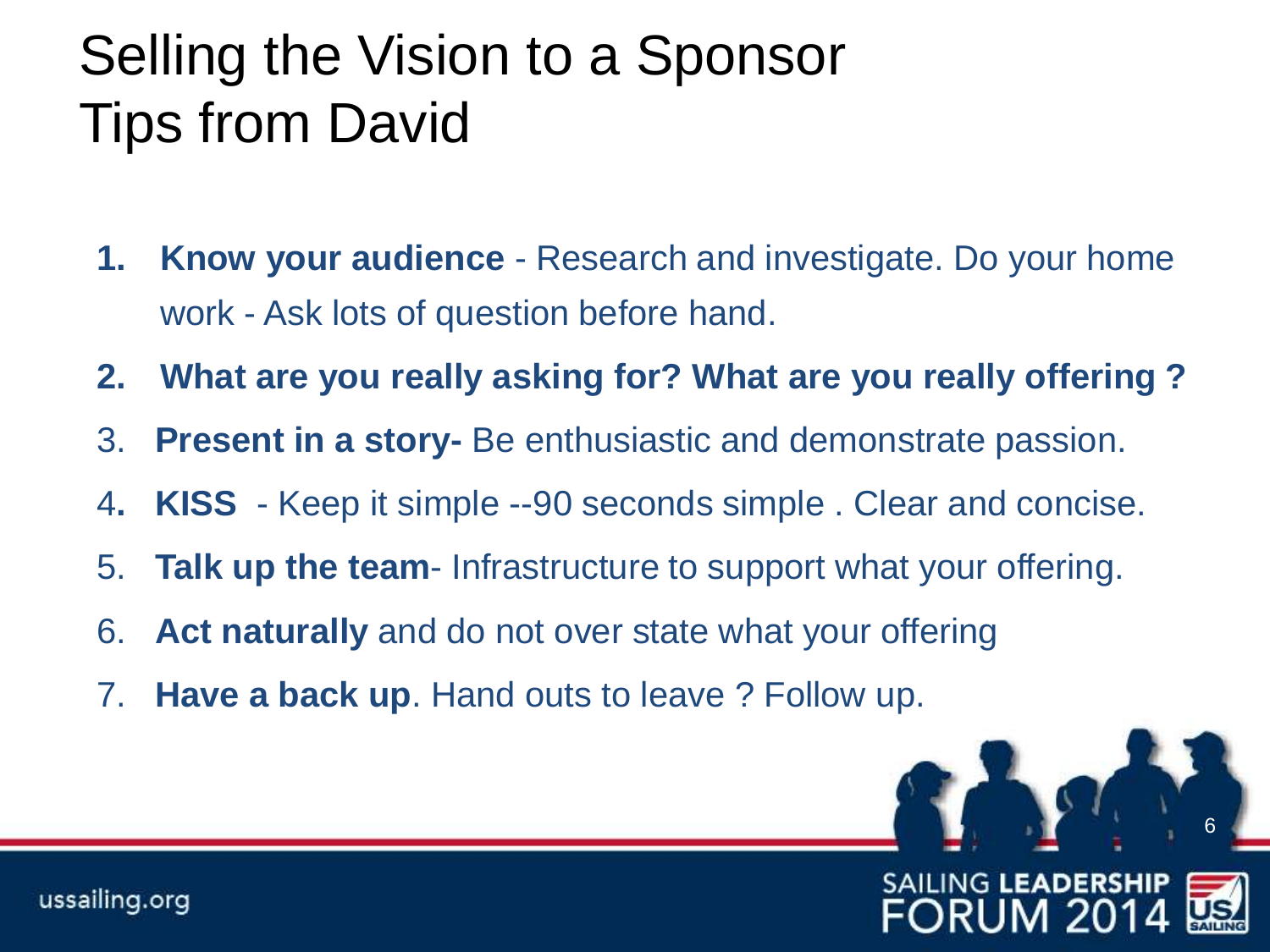## Get Creative!

<http://youtu.be/3CCMvTHEUEE>

• Thank you Randy Draftz and Charleston Race Week!